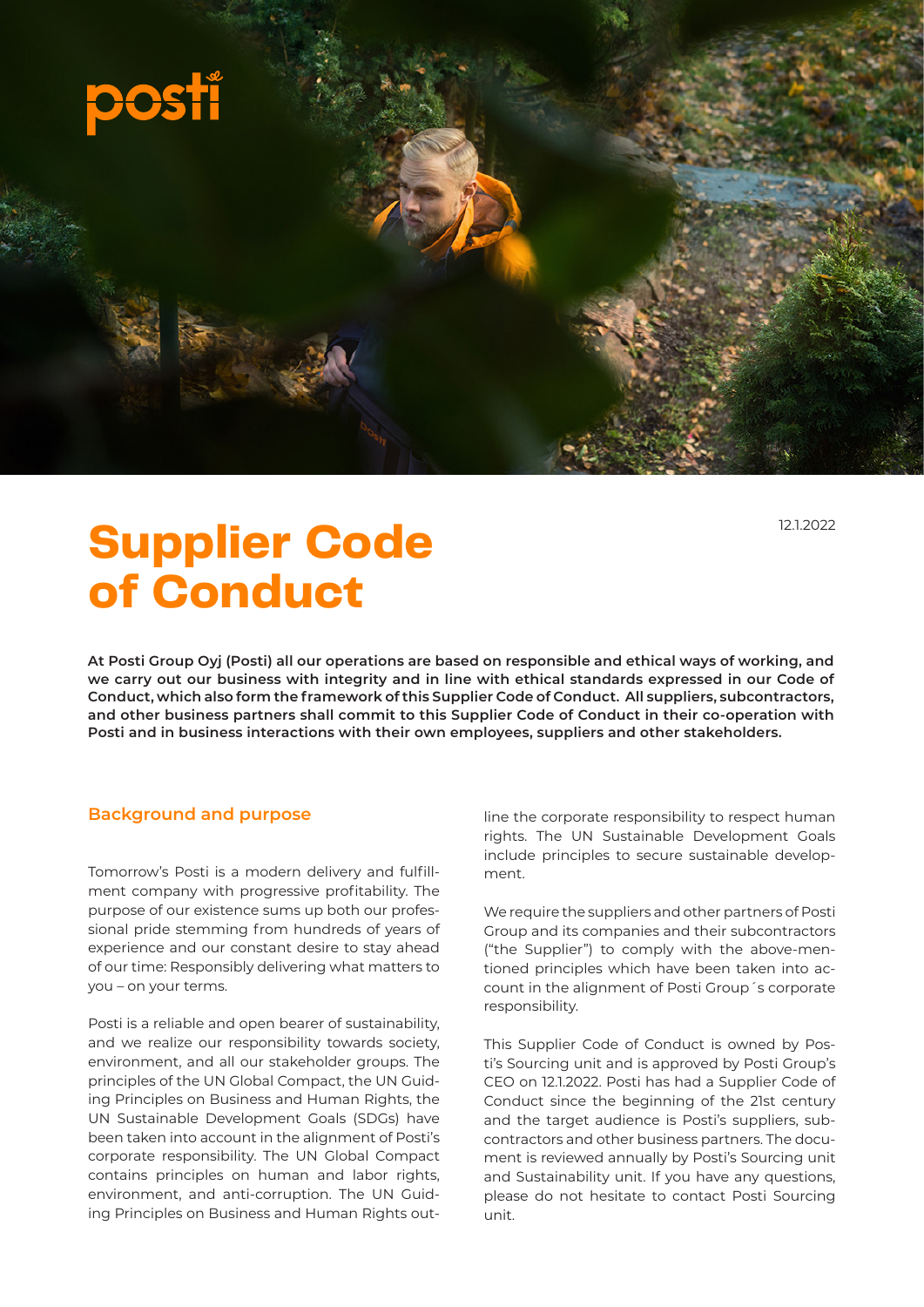

# **Compliance with laws and regulations**

The Suppliers shall comply with all applicable laws and regulations to their operations as well as governmental guidelines and instructions in effect in the countries and regions where they conduct business. If local customs or regulations depart from this Supplier Code of Conduct, the stricter of these shall be complied with. Posti do not accept any non-compliance, and we never urge or instruct anyone to break law or regulations.

#### **Ethical Business practice**

The Suppliers shall comply with responsible business practices in all their activities and conduct their business in a fair and ethically sustainable manner and with absolute integrity. In addition to complying with the laws and regulations in effect, the Suppliers are expected to act in accordance with good business principles. The Suppliers shall commit to not employing illegal, irregular or unethical commercial practices or procedures.

#### **Zero tolerance for corruption and bribery**

Posti requires the Suppliers to have zero tolerance for corruption or bribery in any form. Posti expects that the Suppliers have standards and procedures in place to ensure that their employees or any third parties acting on their behalf do not offer, promise, give or accept any bribes, or make or accept improper payments to obtain new business, retain existing business, or secure any other improper advantage. Bribes may not be paid, or any other unlawful financial benefits given to any authorities, customers, or other parties under any circumstances. In particular, it is prohibited to give or receive bribes, gifts or services that exceed normal and conventional hospitality.

#### **Conflict of interest**

The Supplier shall avoid any situations where a conflict of interest between the Supplier and Posti may or can exist. The Supplier shall disclose to Posti all potential or existing conflicts of interest situations in its engagement with Posti.

### **Data protection and information security**

In principle, all Posti's information is confidential. The Suppliers shall adhere to applicable data protection laws, including security of personal data, as well as to respective. In order to comply with all laws and regulations and not to lose the trust, the processing of all personal data must be appropriate, lawful and transparent in relation to those individuals. Personal data must be processed in accordance with the laws, regulations and Posti's guidelines.

### **Fair competition**

Posti supports fair business dealing with its customers and competitors in accordance with competition law. The Suppliers shall compete in a fair manner in compliance with all applicable antitrust laws and regulations and shall have standards and procedures in place to ensure that their employees do not engage in any anti-competitive practices.

# **Human and labor Rights**

In all their operations, the Suppliers are expected to promote and respect internationally recognized human rights, including those set out in the International Bill of Human Rights, the UN Guiding Principles on Business and Human Rights, and the principles set out in the International Labour Organization's Declaration on Fundamental Principles and Rights at Work. Suppliers shall make sure that they are not engaged in violation of human rights and interfere in all negative human rights effects of their actions.

#### **Diversity and Inclusion**

Posti requires the Suppliers to treat all their employees fairly and equally, regardless of race, religion, gender, political opinion, age, nationality, sexual orientation, civil status, disability, or any other characteristic that does not relate to the individual's qualifications or the inherent requirements for the work. The Suppliers shall treat their employees with dignity and respect and not tolerate any type of harassment of their employees whether direct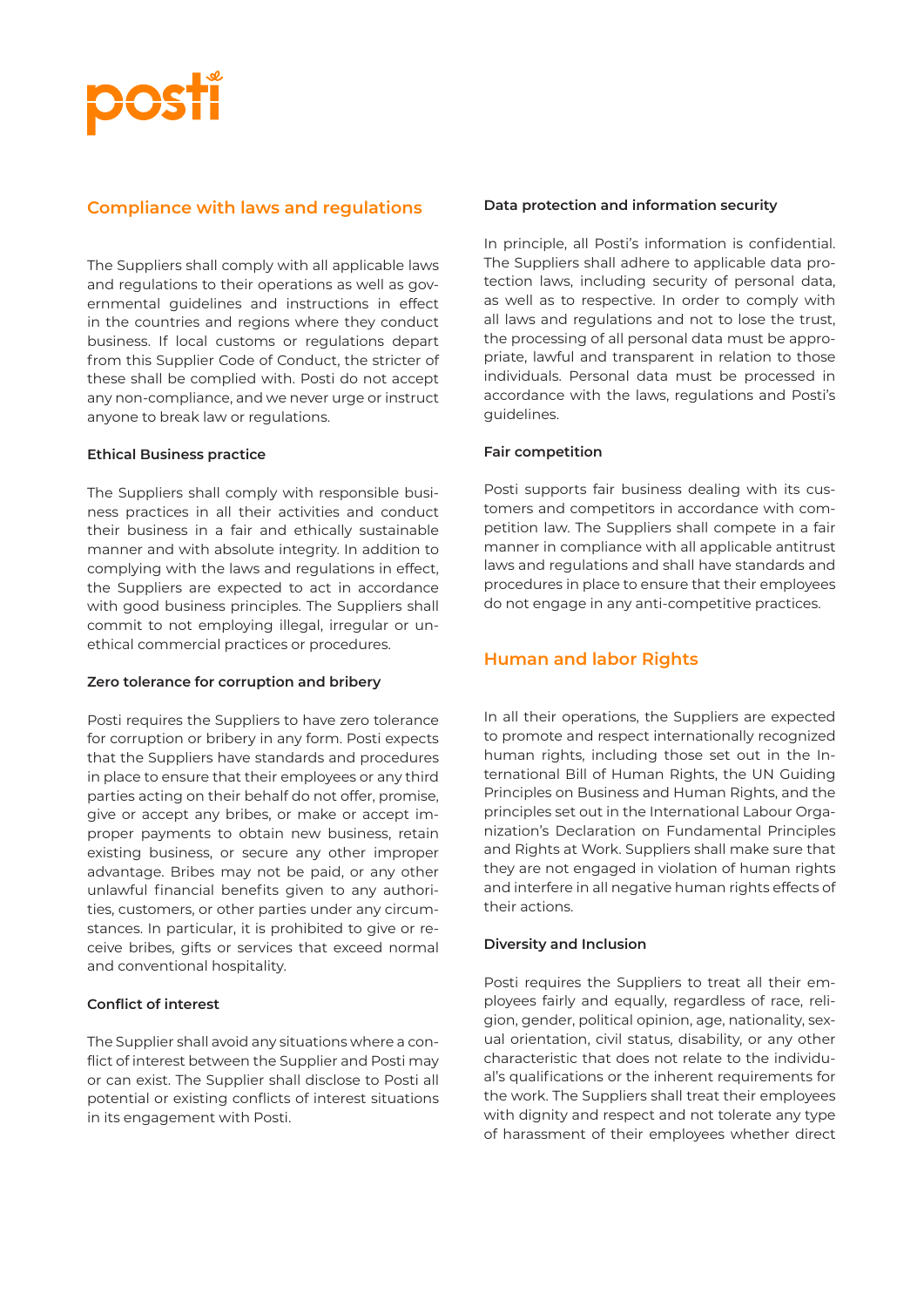

or indirect, physical, or verbal. Equal pay for work of equal value shall be promoted in all positions. Wages and benefits must, at the very least, meet the statutory minimum requirements.

#### **Child and Forced labor**

It is prohibited for the Suppliers, under any condition, to employ children who are below the minimum legal age for employment. If this legal age has not been determined, the minimum age is the age of completion of statutory schooling. Children over minimum age cannot be employed for any hazardous work or work that could be harmful to the child's personal development.

The Suppliers shall in no circumstances use any form of forced, bonded or compulsory labor in their business operations or contract with subcontractors or suppliers using child labor or forced labor. Mental and physical coercion, slavery, punishment, and any other form of human trafficking are prohibited. Employees shall be free to leave their employment after reasonable notice as required by national law or contract. All labor must be voluntary, and employees may not be required to lodge deposits of money or identity papers with their employer.

### **Freedom of association and collective bargaining**

The Suppliers shall recognize and respect their employees' freedom of association and their right to freely choose their representatives. The Suppliers shall also recognize employees' right to collective bargaining.

#### **Employment conditions**

The Suppliers shall ensure that their employees understand their employment conditions. Pay and employment conditions are fair and reasonable and comply at a minimum with the national legislation or industry standards, whichever are higher. Working hours are agreed upon in compliance with the national legislation. Employees must have at least one day off each seven-day week.

Unauthorized subcontracting poses a risk to compliance with this Supplier Code of Conduct. The Suppliers shall inform Posti about the use of subcontractors in advance.

### **Health and Safety**

The Suppliers shall provide their employees with a safe and healthy working environment in compliance with all laws and regulations. Appropriate health and safety information, training and equipment shall be provided to the Suppliers' employees. The Suppliers shall also comply with any safety requirements agreed in any contract documents. At a minimum, The Suppliers shall at least provide their employees with drinking water, clean toilet facilities, adequate ventilation, emergency exits, proper lighting and access to first aid supplies or other provisions for emergency care.

## **Alcohol and drug use at work**

Posti is an alcohol- and drug-free workplace. The Suppliers shall have a policy or guidelines in order to take precautionary action regarding alcohol and drug abuse. Suppliers' employees may not work at Posti's sites under the influence of alcohol or drugs. Occasional drug tests can be performed on Suppliers' employees when they are working at Posti's sites if it is allowed in national (or local) legislation.

# **Environmental responsibility and climate impact**

Environmental responsibility translates into an awareness and reduction of the environmental and climate impact of one's own activities. The Suppliers shall demonstrate initiative in promoting environmental responsibility.

Posti is committed to reducing the environmental impact of its operations and has set ambitious, science-based climate targets that include value chain emissions in addition to its own emissions. Posti's target is to have 100% fossil-free road transportations, including the value chain, by 2030. Suppliers play a key role in the promotion of this commitment.

The minimum requirement is that The Suppliers shall comply with the environmental laws and regulations in force in each of their countries of operation. The Suppliers shall monitor, control, minimize